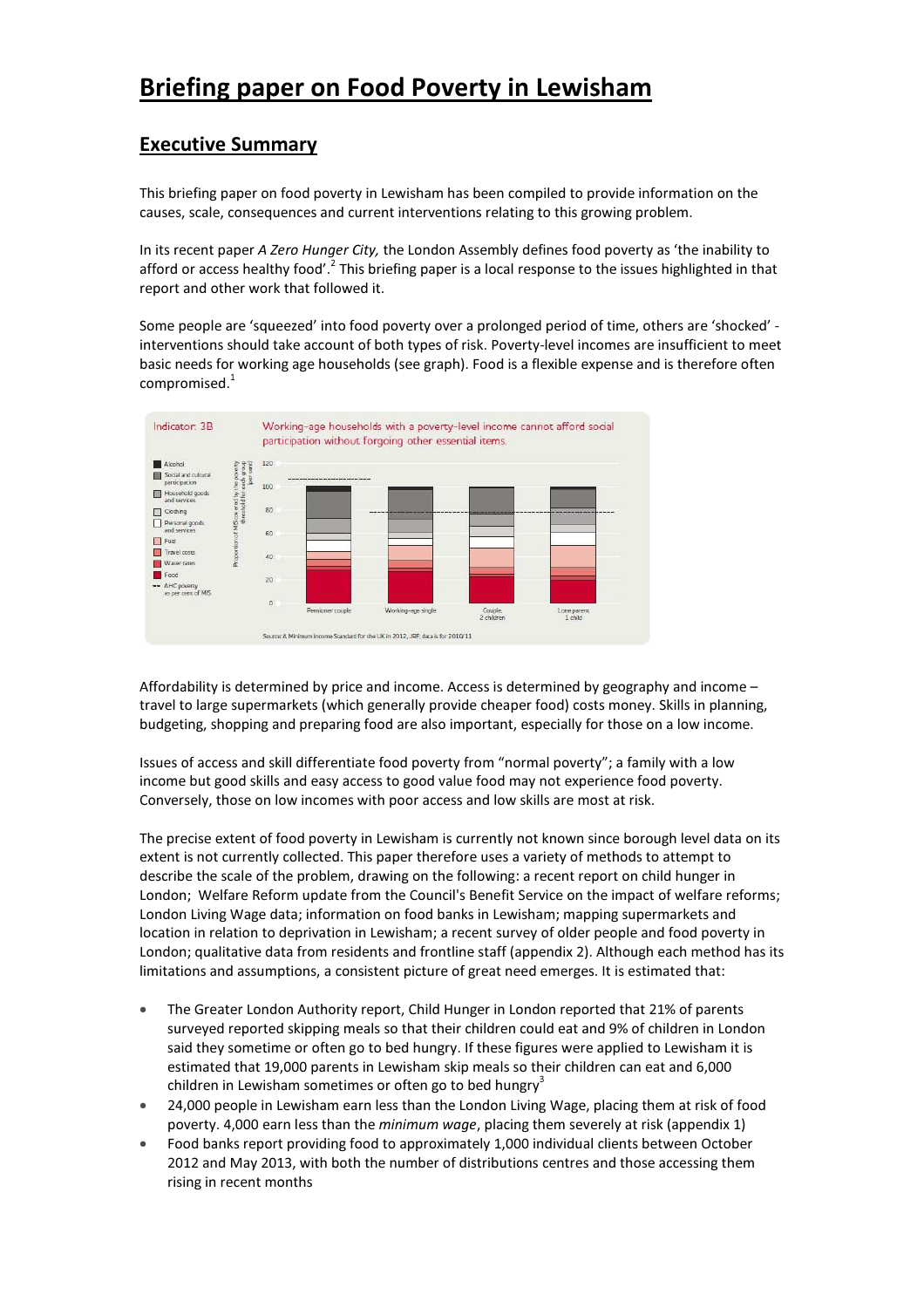- Key charitable organisations such as the Church Action on Poverty and Oxfam have stated that welfare reforms have increased the risk of (food) poverty. In Lewisham 9,301 households have been issued with a summons as a result of lack of payment of new council tax liabilities. Changes to the social fund mean that fewer people are eligible for help. 400 households are affected by the benefit cap, with 120 losing more than £100/week
- As of 18 September, there were 2,788 tenants in social housing across Lewisham affected by the bedroom tax. The most recent briefing does not indicate the projected cost to each household, although approximately 60% of households provided with accommodation by Lewisham Homes and Phoenix housing are in arrears. The numbers of people affected by the bedroom tax is falling.
- Six Lewisham wards do not have a supermarket. Three (Evelyn, Whitefoot and some super output areas of Grove Park) are highly deprived. Brockley and Ladywell, while more affluent, have some of the most deprived populations of older people. 500m is an accepted definition of access to a food source; under this definition, parts of these wards have poor access. Further work to better understand access to food in Lewisham is warranted
- A range of service providers (13) and  $3^{rd}$  sector organisations working in Lewisham report an increase in the incidence of food poverty.

A poor diet has many serious consequences. These include increased risk of illnesses such as: cancer and heart disease, poor infant health, antisocial behaviour in children, loss of independence and increased falls in older people. Counter intuitively, a poor diet can also cause obesity (a phenomenon known as modern malnutrition) which contributes to diabetes and heart disease.

Some work is already being done to combat food poverty in Lewisham. Healthy Start, Free School Meals and Breakfast Clubs are all interventions targeted at children for example free porridge is now available in all schools covered by the catering contract and all 5-7year olds will have free school meals from 2014. Food banks with varying models of provision are increasing. Housing associations are starting to develop policies for tackling food poverty. The extent of provision by community and faith groups for elderly people is currently unknown.

Practical recommendations for tackling food poverty have been made by the London Assembly in their Zero Hunger report (see section 7.1 for details). On 30<sup>th</sup> October 2013 the London Assembly Economy Committee chaired an informal follow up round table discussion of the issue. Lewisham Public Health team contributed to this discussion which resulted in a draft checklist for boroughs working towards Zero Hunger. Taken together, these recommendations should form the basis of the next steps towards preparing detailed and costed action plans for food poverty as part of the wider food and nutrition context in Lewisham.

# 1. Methods and Purpose

This document was compiled using searches of current literature, routine data sources, existing work carried out by the Lewisham Public Health team on issues relating to food poverty and discussions with providers of services to Lewisham residents. A full list of references is provided at the end of this document.

The purpose of this paper is to:

- define what is meant by food poverty and how it differs from "normal" poverty
- briefly outline the principle causes and consequences of food poverty
- use various data sources to describe the possible extent of food poverty in Lewisham
- outline what is being done currently in Lewisham to combat food poverty with a view to assessing how this links with the London Food Board's strategic responsibility for addressing food poverty in London
- lay the foundations for future development of action plans based on the Greater London Authority report on Child Hunger and London Assembly report on food poverty

# 2. Definitions and Implications

Definitions of food poverty focus on issues of access, affordability and healthy food. The London Assembly defines food poverty as, 'the inability to afford or access healthy food'<sup>2</sup>.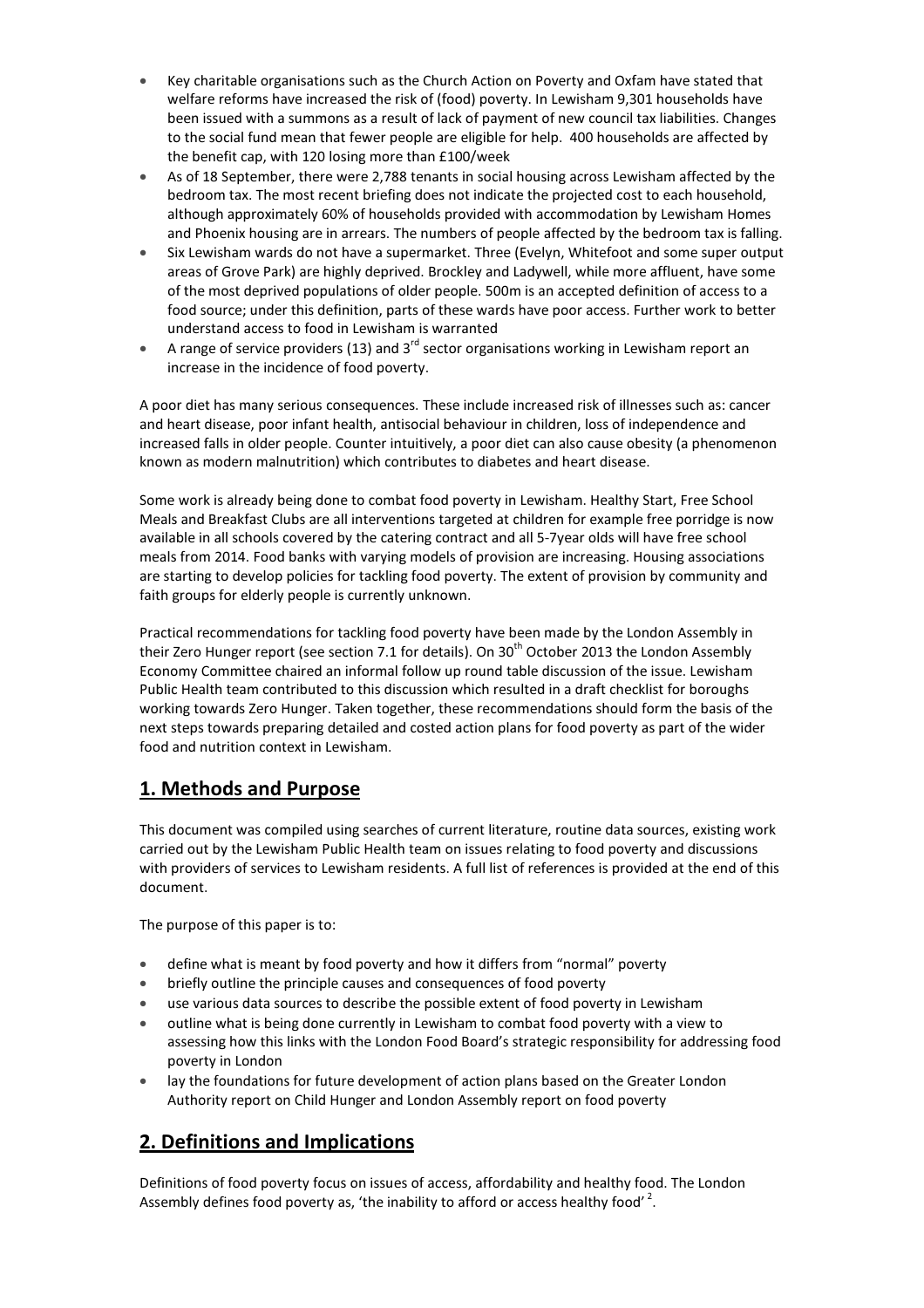A GLA report on child hunger and food poverty in London, published in August 2013, emphasises the role of meal planning, budgeting, canny shopping and cooking in protecting families from food poverty.<sup>3</sup> In addition, the recent report A Zero Hunger City, Tackling Food Poverty in London (March 2013), by the London Assembly states,

There is a correlation between food poverty and income poverty, but it is not entirely caused by a low income; careful budgeting, cooking skills – and chance – can keep a low-income family from food poverty.<sup>2</sup>

These definitions have practical implications for describing the scale of food poverty in Lewisham and for possible interventions. Issues of income, access to reasonably priced food and skills are key in attempting to minimise the impact of food poverty on Lewisham residents.

# How Food Poverty differs from 'Normal' poverty

There is clearly an overlap between poverty and food poverty. However, as the above definitions make clear, food poverty is a function of poverty compounded by a lack of access to appropriate food and/or a lack of food-related skills and knowledge. Good access and skills are protective of food poverty when on a low income. However, if income is below a certain threshold, even good access and skills will not help.

### Squeeze vs Shock

The GLA Child Hunger in London report distinguishes those who are squeezed into food poverty from those who are shocked into food poverty.

Being shocked into food poverty refers to an unexpected event or change that leaves a family unable to access or afford an adequate amount and the right type of food […] Being squeezed into food poverty refers to how, over a period of time, a series of changes or events can take their toll on families struggling to access or afford an adequate amount of food.  $3, p21$ 

This distinction has implications for how to tackle food poverty in Lewisham. Measures are required to ameliorate both short-term crises and longer term, deeply-rooted causes.

# 3. Causes of Food Poverty

The determinants of food poverty are complex, ranging from global trends in food prices, national levels of poverty driven in part by policies on benefits and the minimum wage, local availability of healthy, reasonably priced food and individual income, skills and knowledge.

### Food Prices

Food prices in the UK have risen faster than the rate of inflation since 2008, caused by a rise in commodity prices, exchange rates and the cost of oil<sup>4</sup>. At a local level, 'convenience' versions of supermarket chains, which have proliferated in recent years, charge almost 30% more for fresh fruit and vegetables than larger branches.<sup>5</sup> Shopping at supermarkets – and therefore gaining access to lower prices - requires transport, which is not always available to those on a low income. Since accessing supermarkets through online shopping requires a minimum spend and internet access, this method of shopping is not practicable for some people on low incomes.

### Low Income

As Figure 1 shows, working age people on a poverty threshold wage earn less than the minimum income standard for the UK, meaning they have to make choices between a healthy diet and other essential activities.<sup>6</sup> Poverty-level incomes provide approximately 80% of necessary expenditure. Food expenditure is flexible so this is one area that families can make savings.<sup>7</sup> The current welfare reforms will reduce income for those in receipt of state benefits.<sup>8</sup> The impact of these reforms on Lewisham residents is described in section 4, below.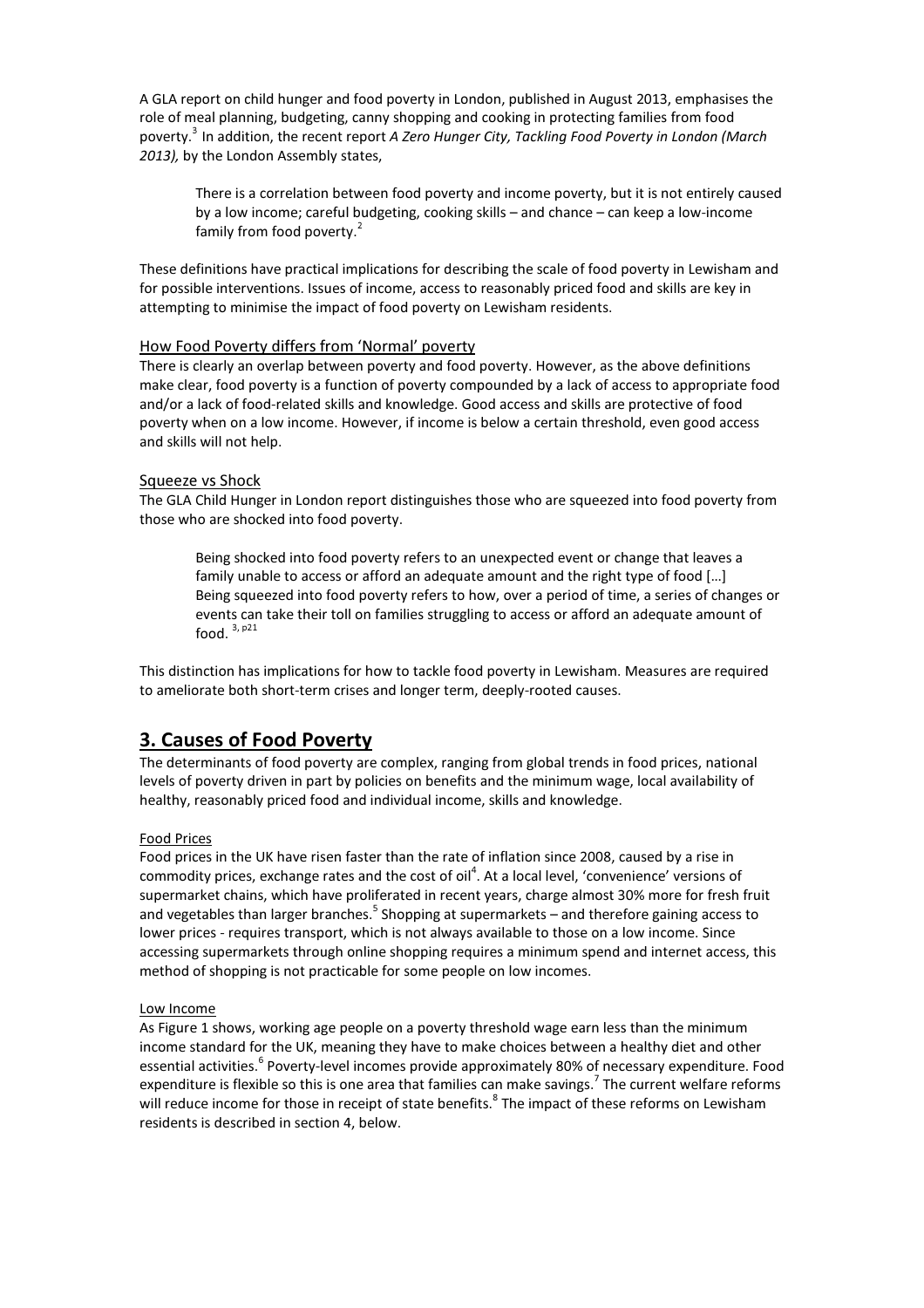

### Figure 1: Poverty level income does not allow for basic needs to be met<sup>6</sup>

#### Availability/Access

As established above, access to reasonably-priced food is a determinant of food poverty. Access relates partly to income; a higher income makes the transport or delivery costs required to access better value supermarkets affordable and higher, local 'convenience' prices more bearable.

This means that for those on lower incomes, access is closely related to geography. If you lack the means for travel to a supermarket (or to shop online) you are forced to shop locally. If your local shops are expensive then you will be paying a "poverty premium". This is one of the reasons that lower income families spend a greater proportion of their income on food (approximately 30%) than those of average income  $(12%)$ .

### Skills in Meal Planning, Shopping, Budgeting and Preparing Food

As mentioned above, an individual or family's ability to plan meals, knowing where to shop, being able to budget and having the cooking skills to prepare food from scratch has a big impact on whether a family in poverty experiences food poverty.

This is confirmed by a report for the Food Standards Agency that shows that families where the main food provider lacked 'better developed cooking skills' ate less fruit and vegetables and drank more soft drinks.<sup>10</sup> Lower consumption of fruit and vegetables is linked to various poor health outcomes.

There is no data available on cooking, planning and budgeting skills in Lewisham. Work carried out by the Lewisham Public Health Department and various public and 3<sup>rd</sup> sector providers indicates that there is an appetite for classes teaching this sort of expertise. The Lewisham Public Health team is currently considering how it might evaluate the impact of such programmes more formally which will contribute to the development of the action plans.

# 4. Describing Food Poverty in Lewisham

Since data on food poverty in Lewisham is not currently collected a number of different approaches to attempt to describe the scale of the problem have been used. These approaches, their principal strengths and weaknesses and a summary of the estimates provided by each method are outlined in the table below,

Although the methods used below are varied and their use requires some assumptions, a reasonably consistent picture emerges with tens of thousands of people having to compromise on food and a smaller but extensive proportion going hungry.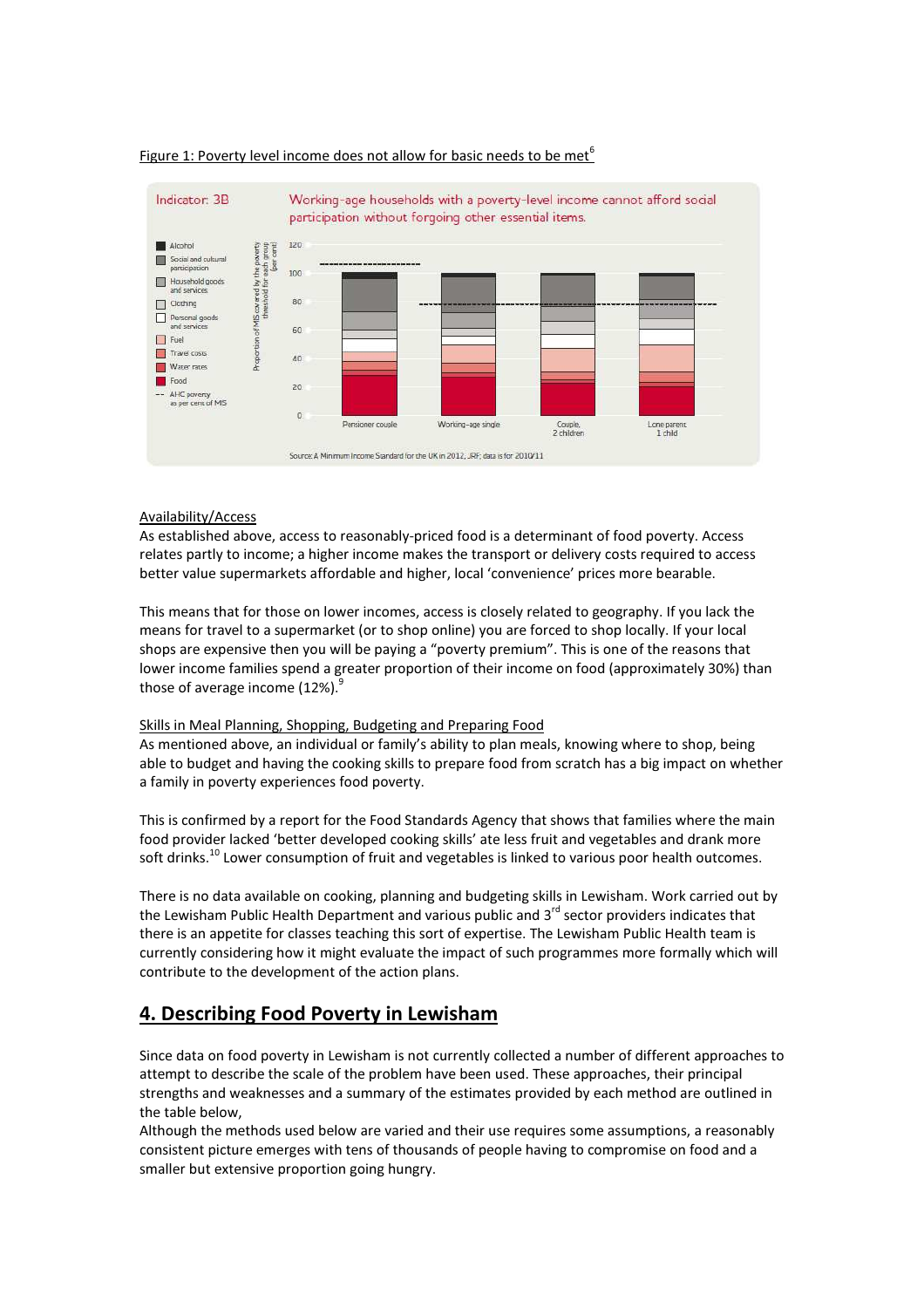|    | <b>Method</b>                                                                                                                                                                                         | <b>Advantages</b>                                                                                                                                                                | <b>Disadvantages</b>                                                                                                                                                              | <b>Estimated number affected in Lewisham</b>                                                                                                                                                                                                                                                                                                                                                                                                                                                                                                                                                                                                                                                                                                                                                                                                                                                                                                                                                                                                                                                                                                              |  |  |  |  |  |  |
|----|-------------------------------------------------------------------------------------------------------------------------------------------------------------------------------------------------------|----------------------------------------------------------------------------------------------------------------------------------------------------------------------------------|-----------------------------------------------------------------------------------------------------------------------------------------------------------------------------------|-----------------------------------------------------------------------------------------------------------------------------------------------------------------------------------------------------------------------------------------------------------------------------------------------------------------------------------------------------------------------------------------------------------------------------------------------------------------------------------------------------------------------------------------------------------------------------------------------------------------------------------------------------------------------------------------------------------------------------------------------------------------------------------------------------------------------------------------------------------------------------------------------------------------------------------------------------------------------------------------------------------------------------------------------------------------------------------------------------------------------------------------------------------|--|--|--|--|--|--|
| 1. | <b>Extrapolating data</b><br>from August 2013<br>Child Hunger in<br>London report                                                                                                                     | Primary data<br>$\bullet$<br>$\bullet$<br>Up-to-date                                                                                                                             | Inaccuracies in<br>$\bullet$<br>applying London-<br>wide data to<br>Lewisham<br>No data on older<br>$\bullet$<br>people, just<br>children and<br>families                         | 42% (38,000) of Lewisham parents have reduced the amount of food<br>$\bullet$<br>they buy in the last year<br>30% (27,000) of Lewisham parents likely to have bought less fruit and<br>$\bullet$<br>vegetables on a monthly basis due to the expense<br>21% (19,000) of Lewisham parents skipping meals so their children could<br>$\bullet$<br>eat<br>9% (6,000) of Lewisham children sometimes/often go to bed hungry<br>$\bullet$<br>$\bullet$<br>8% (5,000) of Lewisham children likely to have had to skip meals due to<br>lack of food                                                                                                                                                                                                                                                                                                                                                                                                                                                                                                                                                                                                              |  |  |  |  |  |  |
| 2. | Using a recent<br>Welfare Reform<br>update from the<br><b>Council's Benefit</b><br>Service to outline<br>the number of<br>households with<br>reduced income<br>as a result of the<br>welfare reforms. | Lewisham-<br>$\bullet$<br>specific data<br>Up to date<br>$\bullet$<br>Provides<br>$\bullet$<br>information on<br>families put at<br>risk of poverty<br>as a result of<br>reforms | Only provides<br>$\bullet$<br>estimate of impact<br>of welfare<br>reforms, not<br>absolute poverty<br>doesn't give<br>$\bullet$<br>information<br>specifically on<br>food poverty | 25,000 households in Lewisham will have new or increased council tax<br>$\bullet$<br>liabilities (average impact £2.50/household/week). Of these,<br>9,301 households have been issued with a summons. A total of 3,327<br>cases have been referred to bailiffs with a further 2,878 cases referred to<br>the Department for Work and Pensions for an attachment to the<br>claimants on-going benefit entitlement.<br>$\bullet$<br>There have been 1,200 applications for short-term financial support<br>since April (under the scheme replacing the previous national Social<br>Fund scheme) with 435 successful awards.<br>400 households have been affected by the benefit cap, with 120 losing<br>$\bullet$<br>over £100/week.<br>As of 18 September, there were 2,788 tenants in social housing across<br>$\bullet$<br>Lewisham affected by the bedroom tax. The most recent briefing does<br>not indicate the projected cost to each household, although<br>approximately 60% of households provided with accommodation by<br>Lewisham Homes and Phoenix housing are in arrears. The number of<br>people affected by the 'bedroom tax 'is falling. |  |  |  |  |  |  |
| 3. | Using London<br>Living Wage data<br>to estimate the<br>number of<br>Lewisham<br>residents in work<br>in receipt of the<br>London Living<br>wage.                                                      | $\bullet$<br>London Living<br>wage is an<br>accepted<br>definition of<br>low income                                                                                              | $\bullet$<br>assumptions made<br>in applying<br>London data to<br>Lewisham<br>gives no<br>$\bullet$<br>information on<br>geographical<br>access to food, or<br>skills             | 24,000 people living in Lewisham earn less than the London Living Wage<br>$\bullet$<br>4,000 people living in Lewisham earn less than the minimum wage<br>$\bullet$                                                                                                                                                                                                                                                                                                                                                                                                                                                                                                                                                                                                                                                                                                                                                                                                                                                                                                                                                                                       |  |  |  |  |  |  |
| 4. | Numbers of<br>people accessing<br>food banks                                                                                                                                                          | $\bullet$<br>accurate data<br>on those<br>accessing food<br>banks in<br>Lewisham                                                                                                 | $\bullet$<br>likely to<br>underestimate<br>scale of food<br>poverty                                                                                                               | Lewisham Food Bank: 372 clients (12/12-04/13)<br>$\bullet$<br>New Cross Food Bank: 450-520 families/week (10/12-05/13)<br>$\bullet$<br>$\bullet$<br>Honor Oak: 119 unique clients (10/12-05/13)<br>Whitefoot and Downham food +project: 165 clients (10/13 - 05/14)<br>$\bullet$                                                                                                                                                                                                                                                                                                                                                                                                                                                                                                                                                                                                                                                                                                                                                                                                                                                                          |  |  |  |  |  |  |
| 5. | Mapping<br>deprivation and<br>reasonably priced<br>food sources to<br>identify areas of<br>low income and<br>poor access                                                                              | addresses<br>$\bullet$<br>question of<br>food<br>accessibility<br>identifies areas<br>where practical<br>steps could be<br>taken to<br>improve access                            | work in early<br>$\bullet$<br>stages and<br>required further<br>research<br>variation in levels<br>$\bullet$<br>of income within<br>lower super<br>output areas                   | Six wards (Brockley, Evelyn, Grove Park, Ladywell, Telegraph Hill and<br>$\bullet$<br>Whitefoot) have no supermarket<br>$\bullet$<br>Evelyn, Grove Park and Whitefoot have areas of deprived populations<br>who are at risk of food poverty<br>Telegraph Hill and Brockley, although more affluent in general, have<br>$\bullet$<br>deprived older populations who are at risk                                                                                                                                                                                                                                                                                                                                                                                                                                                                                                                                                                                                                                                                                                                                                                            |  |  |  |  |  |  |
| 6. | 2012 GLA survey<br>of older people<br>and food poverty                                                                                                                                                | relatively<br>$\bullet$<br>recent, primary<br>research                                                                                                                           | data doesn't allow<br>$\bullet$<br>extrapolation to<br>give<br>prevalence/incide<br>nce in Lewisham                                                                               | An expected 2,600 people >65 yrs malnourished<br>$\bullet$<br>majority of older people and those working with them believe that some<br>$\bullet$<br>older people struggle to afford healthy food<br>Low income is a key factor<br>$\bullet$<br>Older people are accessing food banks, despite various barriers including<br>$\bullet$<br>access, knowledge and stigma.                                                                                                                                                                                                                                                                                                                                                                                                                                                                                                                                                                                                                                                                                                                                                                                   |  |  |  |  |  |  |
| 7. | Discussions with<br>stakeholders in<br>Lewisham to<br>understand the<br>extent of food<br>poverty                                                                                                     | local, up-to-<br>$\bullet$<br>date<br>information<br>provides local<br>context for<br>more data-<br>driven<br>approaches                                                         | doesn't give a<br>$\bullet$<br>quantitative<br>estimate                                                                                                                           | Food poverty a significant issue in Lewisham<br>$\bullet$                                                                                                                                                                                                                                                                                                                                                                                                                                                                                                                                                                                                                                                                                                                                                                                                                                                                                                                                                                                                                                                                                                 |  |  |  |  |  |  |

# Table summarising methods used to estimate food poverty in Lewisham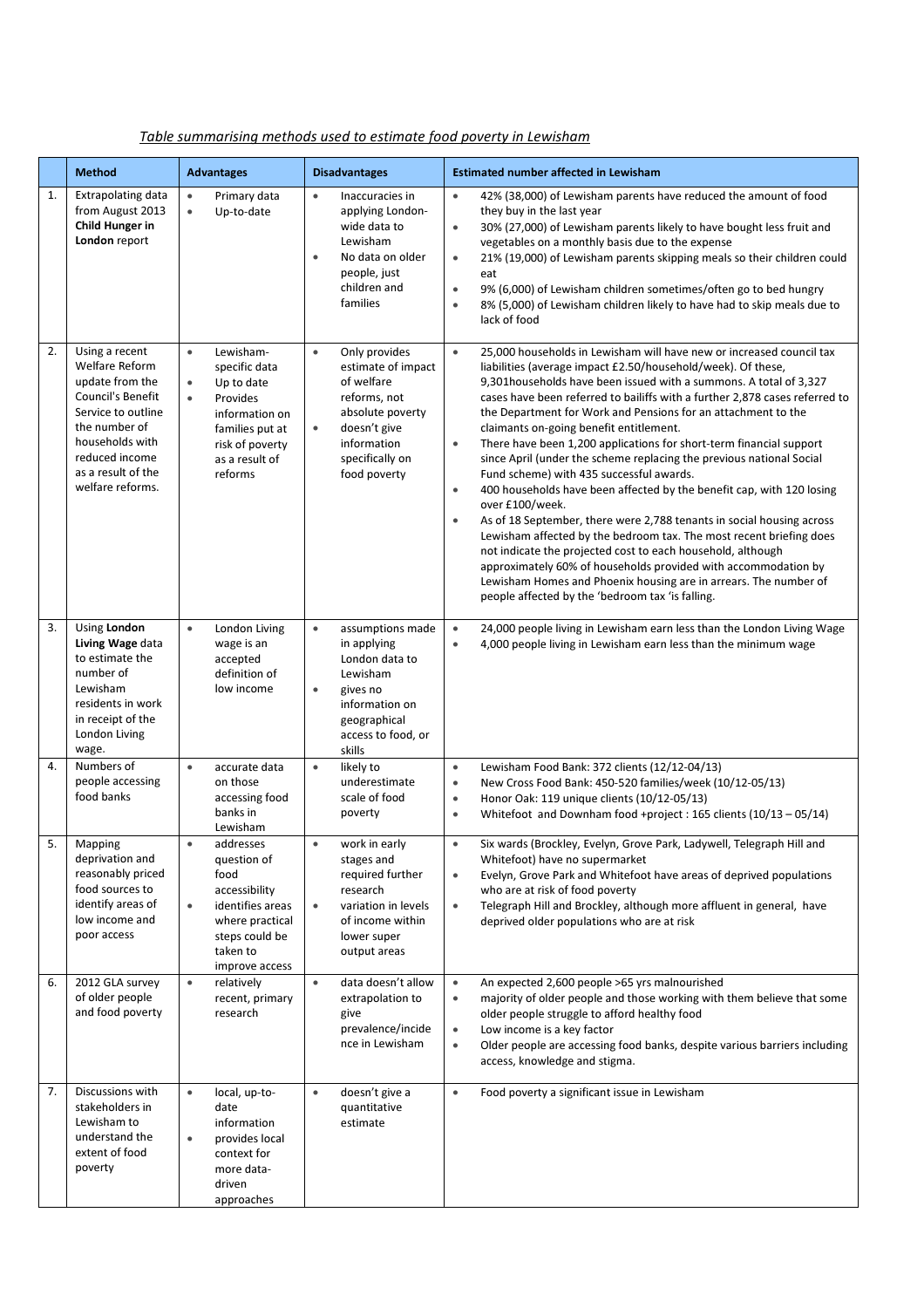### 1. GLA Report on Child Hunger in London

There is only one source of primary data on the scale of food poverty in London. In August 2013 the Greater London Authority published a report titled, Child Hunger in London – Understanding Food Poverty in the Capital, August 2013, based on research carried out by Ipsos Mori.<sup>3</sup>

According to the report:

- 42% of parents in London have reduced the amount of food they buy in the last year
- 30% of parents in London reported that they bought less fruit and vegetables on a monthly basis due to the expense
- 21% of parents in London reported skipping meals so their children could eat
- 9% of children in London said they sometime or often go to bed hungry and 8% of parents said their children had to skip meals as there was not enough food to eat

Applying these percentages to 2011 Lewisham census data, and assuming that the patterns observed in London are repeated in Lewisham, it is estimated that:

- 38,000 parents in Lewisham have reduced the amount of food they buy in the last year
- 27,000 parents in Lewisham are buying less fruit and vegetables because of the expense
- 19,000 parents in Lewisham have skipped a meal so their children could eat
- Between 5,000 and 6,000 children in Lewisham sometimes or often go to bed hungry due to a lack of food or have had to skip meals as there is not enough food to eat.

### 2. Impact on Income of Welfare Reforms in Lewisham

The general trend of welfare reforms is to reduce income derived from benefits $^{11}$ .

The financial impact of welfare reforms on Lewisham residents is summarised below, based on a Welfare Reform update from the Council's Benefit Service.<sup>12</sup>Since people receiving benefits are by definition already on a low income (and since it is established that food expenditure is an area where families can make savings), it is reasonable to state that these reductions are likely to have an impact on food poverty.

- 25,000 households in Lewisham will have new or increased council tax liabilities (average impact £2.50/household/week). Of these, 9,301 households have been issued with a summons. A total of 3,327 cases have been referred to bailiffs with a further 2,878 cases referred to the Department for Work and Pensions for an attachment to the claimants on-going benefit entitlement.
- There have been 1,200 applications for short-term financial support since April (under the scheme replacing the previous national Social Fund scheme) with 435 successful awards.
- 400 households have been affected by the benefit cap, with 120 losing over £100/week.
- As of 18 September, there were 2,788 tenants in social housing across Lewisham affected by the bedroom tax. The most recent briefing does not indicate the projected cost to each household, although approximately 60% of households provided with accommodation by Lewisham Homes and Phoenix housing are in arrears. The numbers of people affected by the bedroom tax is falling.

Quantifying the impact of these changes on food poverty is difficult because access and skills should also be taken into account alongside reductions in income.

Data from The Lewisham Foodbank confirms that benefit delay (33%), benefit changes (16%) and low income (14%) are key reasons given for people accessing food bank. Accessing a food bank is a reasonable proxy indicator of food poverty, especially given that the social stigma attached to using food banks means they are not always used when needed. $3$ 

It is likely therefore that many of the households identified above will experience food poverty as a result of these changes. It is reasonable to assume that households losing over £100/week due to the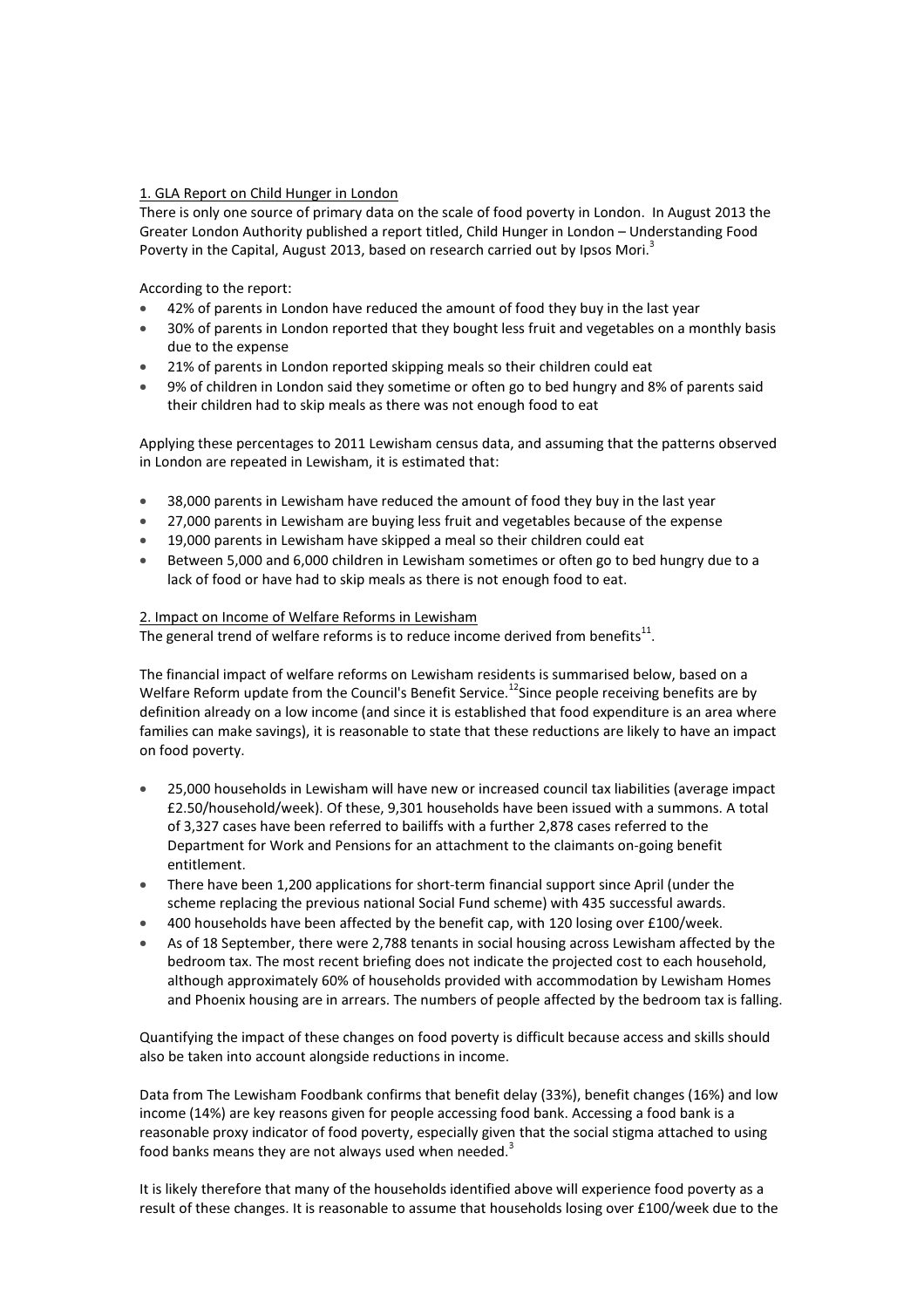benefit cap will be severely affected. It is also reasonable to assume that some of those households in arrears as a result of changes to council tax liabilities and the Bedroom Tax will be struggling to meet all the necessary expenses.

Conversations with some public sector frontline staff carried out to inform this paper confirm this, with those in receipt of single benefits thought to be particularly at risk of food poverty. Staff are concerned that Short Term Benefit Advances (administered by the Department of Work and Pensions) are themselves sometimes delayed. In their view, transient food poverty for those affected by welfare reforms was inevitable in some cases, despite the clear plans Lewisham Council has for helping many of those affected.

### 3. London Living Wage Data

l

The London Living Wage is an amalgamation of the poverty threshold wage (60% of median incomes) and a "Low Cost But Acceptable" standard of living, plus a premium of 15% to provide a buffer against "unforeseen events". At the time of writing it is £8.80/hour.<sup>13</sup>

Using 2013 London Living Wage data it is estimated there are 24,000 people living in Lewisham that earn less than the London Living Wage and 4,000 earning less than the minimum wage (see appendix 1 for calculation). These estimates are based on the assumption that poverty is equally distributed in the capital. Given Lewisham's deprivation, these numbers are likely to be an underestimate. As demonstrated above, those earning less than the London Living Wage are likely to have to compromise on food expenditure.

### 4. People Accessing Food Banks in Lewisham

The number of food banks and their use by residents in Lewisham is increasing.

Between October 2012 and May 2013 approximately 1,000 different clients had accessed the three sites\* in operation in Lewisham at that time (see table). Since then, a further three distribution sites have been added. Lewisham Food Bank opened a second site in July 2013. Two further distribution centres (not associated with Lewisham Food Bank) in Catford and Downham also opened in October 2013.

| Foodbank (Model of Delivery)           | Number of clients              | Period of time          |
|----------------------------------------|--------------------------------|-------------------------|
| *Lewisham Food Bank (Trussell Trust)   | 372 different clients (feeding | December 2012 - April   |
|                                        | 903 people)                    | 2013                    |
| *New Cross Food Bank (FareShare)       | 450-520 families collect food  | October 2012 - May 2013 |
|                                        | weekly                         |                         |
| *Honor Oak Community Centre            | 119 different clients          | October 2012 - May 2013 |
| (Esther Community Enterprise)          |                                |                         |
| <b>Whitefoot and Downham Community</b> | 165 different clients (feeding | October 2013 - May 2014 |
| Food+ project (Matthew Tree Project)   | 398 people)                    |                         |
| Elim Pentecostal Food Bank (Trussell   | unknown                        |                         |
| Trust)                                 |                                |                         |

#### Table Showing Number of Clients Accessing Lewisham Food banks 2012/14

Although accurate, up-to-date data on the precise numbers of people accessing food banks in Lewisham is not available, those running distribution centres at the present time indicate that their use is increasing.

Eligibility criteria differ for each organisation. It is possible that some people are accessing food banks inappropriately. However, the cohort interviewed for the Child Hunger in London report made it clear that the stigma attached to food handout meant they did not make full use of this service, even when eligible.<sup>3</sup> With this in mind, using the numbers of people accessing food banks is likely to underestimate food poverty in Lewisham.

i This quote from a Lewisham Provider illustrates this stigma well. "We have also offered them {vouchers] to a few clients who had no food or money but turned down the offer of "second hand food"!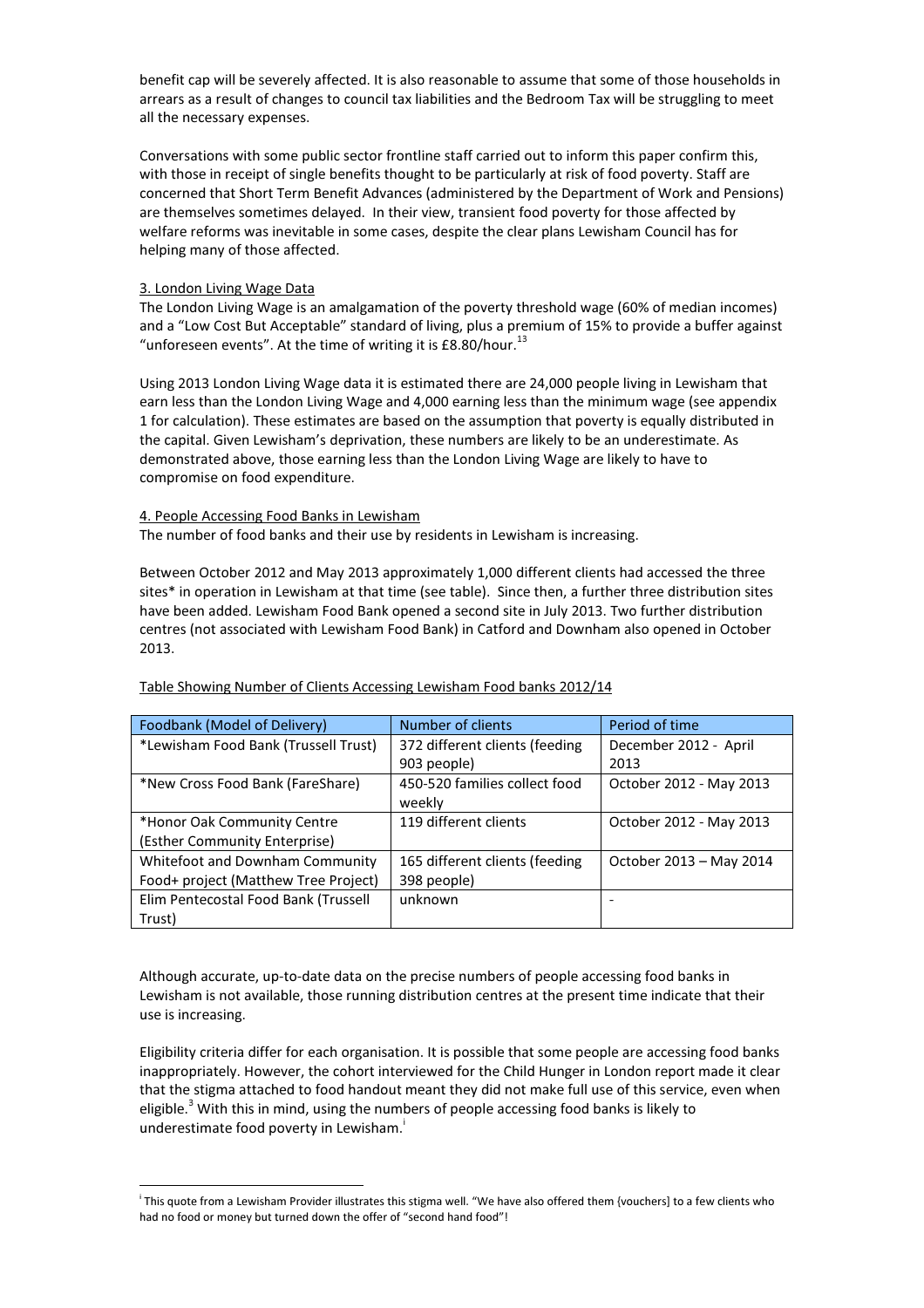Some recently reported reasons for food bank use are listed below:

- benefit changes or delays
- falling / low income
- rent increases / council tax payments / bedroom tax
- People with no recourse to public funds in need of help
- Pensioners with large utility bills
- unemployment
- debt

### 5. Geographical Access to Reasonably Priced Food

The location of reasonably priced food sources is particularly important for those on a low income.

Although a detailed study is beyond the scope of this briefing paper, some preparatory work has been carried out to discover whether there might be areas of Lewisham where access to supermarkets is difficult. 500m is considered a reasonable distance to travel when shopping on foot.<sup>14</sup> As the map below shows, there are six wards in Lewisham without a supermarket (Evelyn, Brockley, Ladywell, Telegraph Hill, Grove Park and Whitefoot). Some residents these areas will be further than 500m from a supermarket and could therefore be said to have poor access.

Evelyn and Whitefoot are recognised as areas of deprivation. However, Telegraph Hill and Brockley, while less deprived in general, both have very deprived populations of older people (ranking  $3^{rd}$  and 4<sup>th</sup> in the borough). This work highlights that certain populations in Lewisham have poorer access to food because of where they live, an important consideration when designing interventions to improve food poverty. Given that Lewisham is a deprived borough, further detailed work on the location and price of food sources for Lewisham residents might be warranted.





#### 6. GLA Survey of Food Poverty in Older people<sup>2</sup>

In November 2012, the GLA surveyed 32 local Age UK branches and 33 borough-based older people's forums in London. 25 organisations responded to the survey, representing contact with at least 41,000 people.

Data from the survey indicates that a proportion of older people find it harder to afford healthy food. Some groups struggle because of a lack of income (for example those from ethnic minorities who have paid insufficient National Insurance contributions). Other barriers to healthy food include lack of access and information.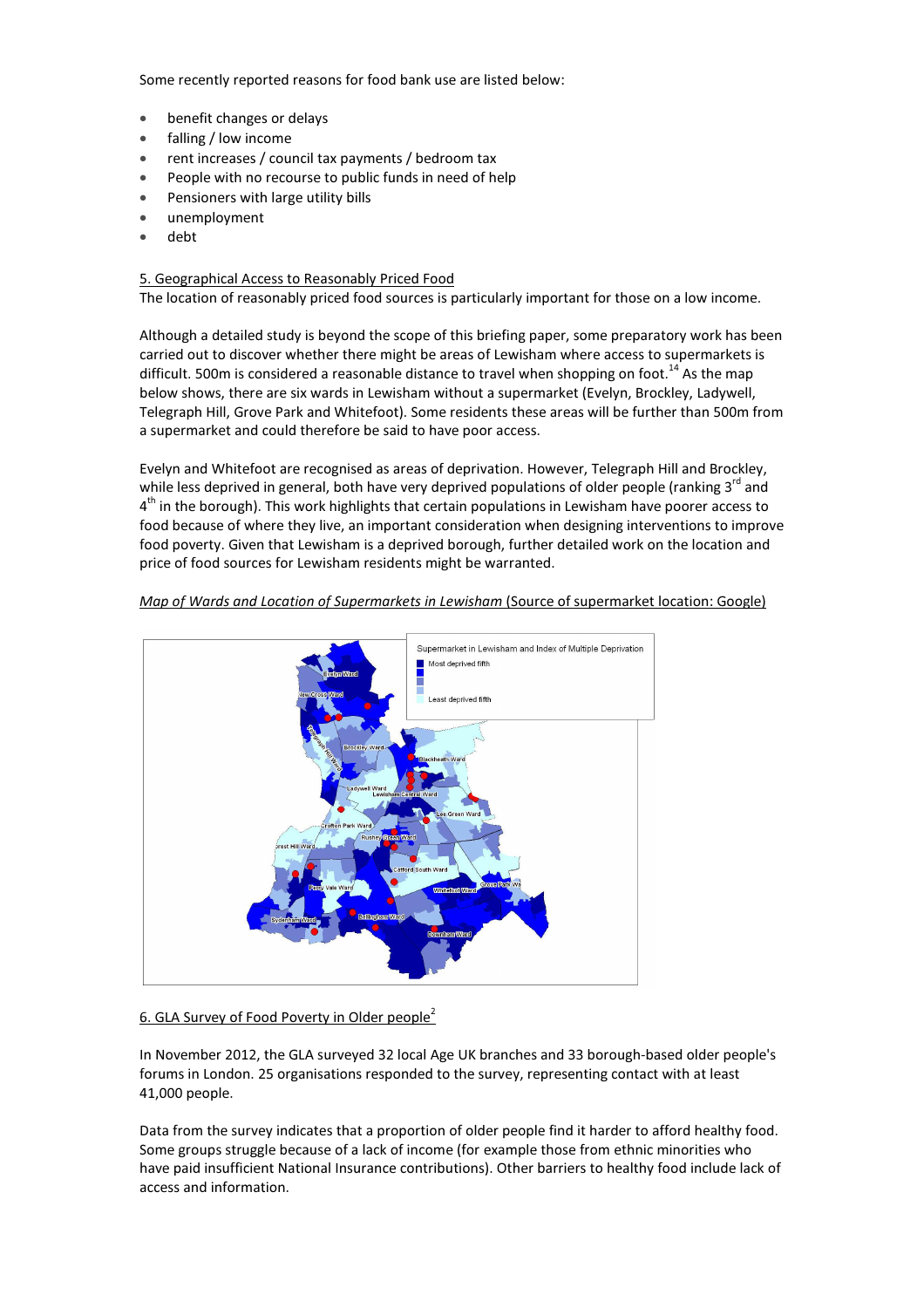The survey found:

- 64% said that older people had found it harder to afford enough healthy food.
- 58% stated that older people regularly struggled to buy affordable healthy food in local shops
- 21% said that more people are accessing food banks than a year ago
- 83% said that older people are accessing food banks because their pension or income is not sufficient
	- 58% said this was because they have to pay other bills
	- 41% said this was because their benefit payments were insufficient
- 79% identified older people not knowing about food banks as a barrier to accessing them
- 64% said older people did not feel comfortable going to food banks
- 43% thought that older people did not know how to be referred to a food bank
- 29% said the food bank was hard to get to

There is a lack of data on food poverty in older people in London and no specific data on Lewisham residents. The table below shows the areas of deprivation for older people in Lewisham (which do not necessarily correspond to the most generally deprived boroughs) highlighting areas that might benefit from intervention for this population.

| Ward name<br>Rank $1 =$ worst                         | ய    | mgham<br>≘<br>යි | ≿<br>횬<br>۰<br>ó | S<br>$\mathbf{v}$<br>$\circ$<br>٥ | ى<br>ō<br>မို့<br>호 | ε<br>$\bar{\sigma}$<br>-<br>σ<br>ᅩ<br>ی.<br>≒<br>ະ<br>ප<br>Φ | ≚<br>ㅎ<br>Δ.<br>g<br>ö<br>σ | enhai<br>Š | hạ<br>Teleg<br>-<br>._<br>╤ | ockley<br>മ | she <sup>®</sup><br>$\epsilon$<br>æ<br>ä<br>উ | Φ<br>-<br>π<br>$\omega$ | ⇇<br>'n۵<br>Φ<br>준<br>å | ≣<br>ぉ<br>ω<br>요 | -<br>ᇹ<br>Lady | ᅙ<br>$\frac{1}{2}$<br>Catfo<br>င္တ | c<br>ω<br>ত<br>æ | σ    |
|-------------------------------------------------------|------|------------------|------------------|-----------------------------------|---------------------|--------------------------------------------------------------|-----------------------------|------------|-----------------------------|-------------|-----------------------------------------------|-------------------------|-------------------------|------------------|----------------|------------------------------------|------------------|------|
| Older people in<br>deprivation (%)<br>Worst 5 ranking | 44.4 | 34.3             | 31               | 41.6                              | 28.2                | 33.4                                                         | 24.6                        | 28.3       | 36.2                        | 36.1        | 27.5                                          | 27.1                    | 24.6                    | 22.4             | 25.2           | 19.8                               | 21.9             | 25.3 |
| Pensioners living<br>alone (%)<br>Worst 5 ranking     | 42.5 | 44.5             | 44.5             | 40.6                              | 38.1                | 41.6                                                         | 39.2                        | 41.5       | 27.3                        | 41.4        | 35.8                                          | 36.3                    | 41.8                    | 34.5             | 30.7           | 26.3                               | 38.1             | 34.3 |

### Table showing deprivation rankings for older people in Lewisham, by ward

There is some data on malnutrition in older people in Lewisham. The Zero Hunger report state that "malnutrition affects over 10 per cent of older people aged 65 and over". Lewisham has 26,000 people over the age of 65, thus it would be expected that approximately 2,600 to be malnourished.<sup>15</sup>

### 7. Qualitative Work with Stakeholders

In the course of preparing this briefing paper qualitative information was gathered from key agencies working with people experiencing or at risk of food poverty in Lewisham. Views were sought from health workers, public sector frontline staff and those in the  $3<sup>rd</sup>$  sector. A selection of quotes is given in Appendix 2.

The exercise confirmed the existence of both transient and long-term food poverty among Lewisham residents and highlighted some key themes:

- issues connected to benefit delay or sanctions
- low income
- people with no recourse to public funds (NRPF)

# 5. Consequences of Food Poverty

### Consequences of Poor Nutrition

One consequence of food poverty is that people reduce spending on healthy foods.<sup>3</sup> A diet low in fruit and vegetable intake is associated with stroke, ischaemic heart disease, colorectal cancer, gastric cancer, lung cancer and oesophageal cancer.<sup>16</sup>

Although counterintuitive, obesity is often linked to a poor diet. The National Heart Forum toolkit for Nutrition and Poverty states that, "the combination of obesity and a diet dominated by sweet, salty and fatty foods with too little fruit and vegetables and fibre is known as modern malnutrition. It is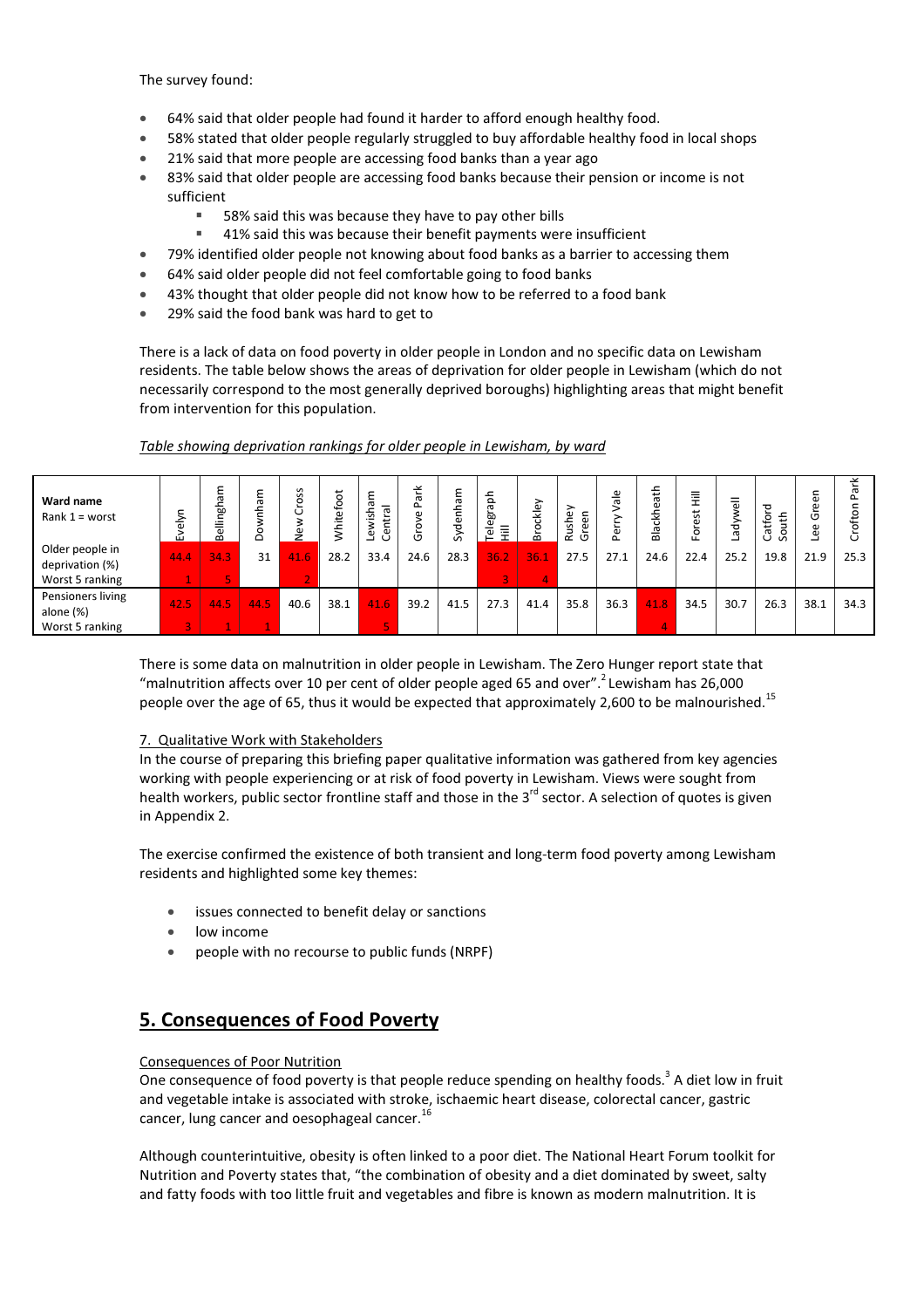more common in those from lower socioeconomic groups." $^{17}$  Being overweight is responsible for a significant burden of disease, causing diabetes, heart disease and strokes.<sup>16</sup>.

Lewisham has high rates of obesity and deprivation. Compared to other London boroughs, Lewisham has the 9<sup>th</sup> largest proportion of its population in the most deprived quintile<sup>18</sup> and above average obesity.<sup>19</sup> Obesity and the health consequences of a poor diet are likely to be exacerbated by the impact of food poverty as described in this paper.

 As mentioned above, malnutrition is a significant issue among older people, a tri-borough taskforce in Lewisham, Southwark and Lambeth has been established to address the issue.

Other consequences of poor nutrition include:

- loss of independence and increased falls and fractures in older people
- low birth weight leading to increased mortality and morbidity throughout childhood, and increased risk of cardiovascular disease in adult life
- increased incidence of stillbirths and neural tube defects (such as spina bifida)
- increased dental caries in children
- $\bullet$  link between poor nutrition and anti-social behaviour at school<sup>17</sup>

#### Social Implications of Food Poverty

The GLA report on Child Hunger in London makes a case for a broad range of consequences of food poverty, over and above poor nutrition. It states:

[the] stigma associated with free school meals, trouble concentrating at school on an empty stomach and the inability to invite friends home for dinner as key issues affecting the social and health implications of living with hunger. Equally, the ability to build family bonds diminishes if families aren't able to sit down to eat together. Families and children living in food poverty are typically not able to engage in other activities such as school trips and occasional treats, with household income focused on essentials.<sup>3, p8</sup>

# 6. Initiatives to Combat Food Poverty in Lewisham

The following section outlines the various measures already in place to combat food poverty in Lewisham.

## Children and Young People

#### Healthy Start scheme

l

Healthy Start is a UK-wide government scheme which aims to improve the health of pregnant women and families on benefits and low incomes. The scheme provides eligible families<sup>"</sup> with vouchers which can be used to buy milk, fresh or frozen fruit and vegetables and infant formula. The vouchers are worth £3.10 a week and typically the benefit amounts to around £900 to cover the period during pregnancy to when a child reaches their fourth birthday.

Lewisham data indicates that 73.8% of eligible families are registered on the scheme. This is similar to London (74.9%) but lower than England (77.2%) (Dec 2012). On average this equates to 5,500 children and 1,500 women in Lewisham benefiting from the scheme on a quarterly basis.

Beneficiaries are also eligible for free Healthy Start vitamins. In Lewisham a universal vitamin D scheme was launched in November 2013 which means that all pregnant women, post natal women for one year and all children under 4 will be eligible for Healthy Start vitamins.

<sup>&</sup>lt;sup>ii</sup> Those eligible for Healthy Start are as follows: pregnant and under 18; women more than 10 weeks pregnant or have a child under 4 and she/ family receives one of the following - income support/income-based Jobseeker's Allowance/income-related Employment and Support Allowance/ Child Tax Credit (but not Working Tax Credit unless the family is receiving Working Tax Credit run-on only) AND an annual family income of £16,190 or less (2013/14); Pregnant women or those with a child under four claiming Universal Credits may also be eligible.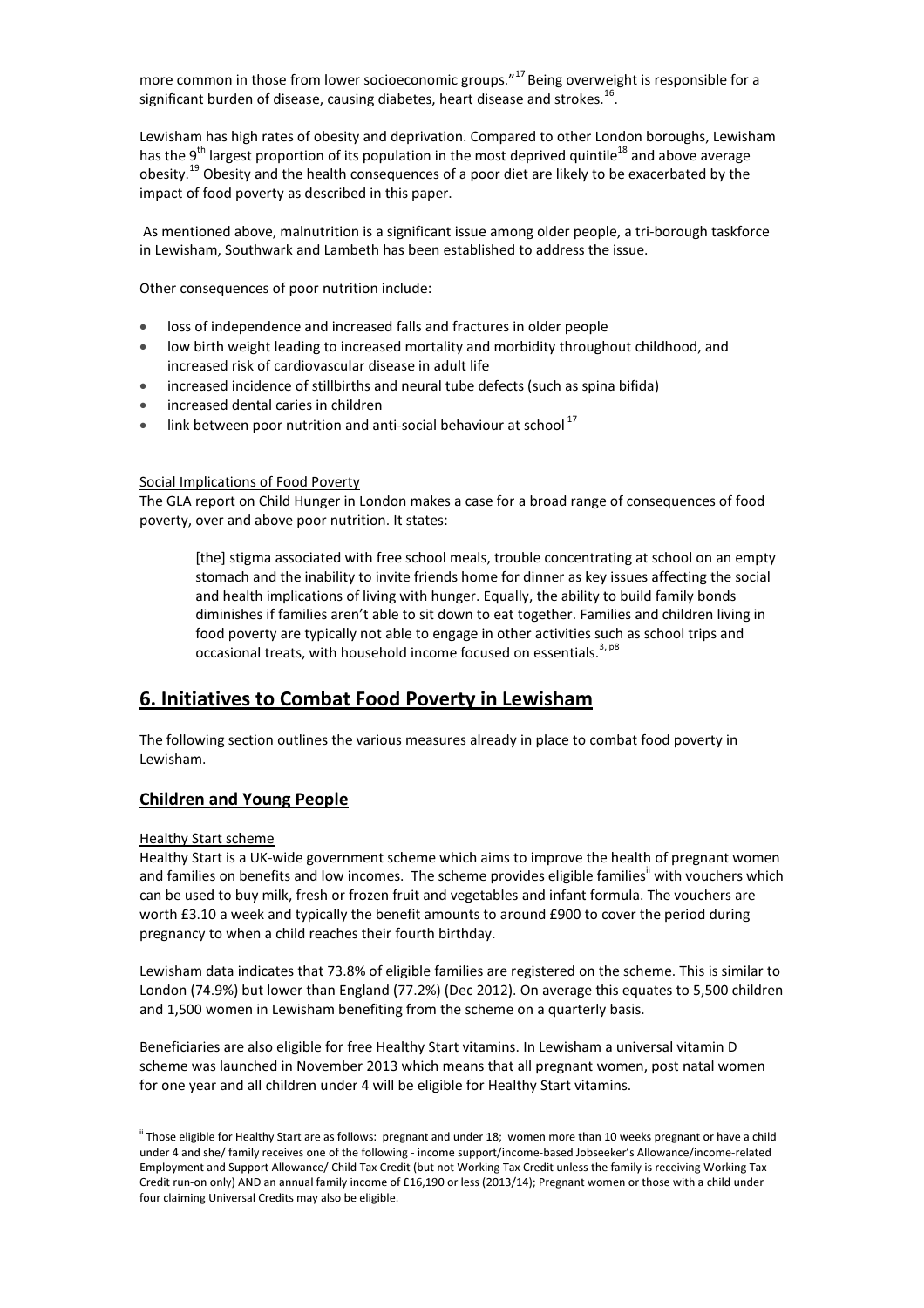### Early Years

Pre-schools are offering a wider range of foods at breakfast after having noticed that some children are arriving feeling hungry. Children Centre staff, who have attended the Eat Better Start Better training programmes on the National Voluntary Food and Drink guidelines for Early Years in England are better equipped to improve parents' and carers' cooking skills and build their knowledge on ageappropriate nutrition. Two providers are currently offering healthy eating cookery programmes to parents/carers and their children.

### Breakfast clubs

The Zero Hunger report states that 71% of London teachers say children are coming to school hungry, with 44% saying the number has increased slightly. The London Assembly advocates for Breakfast Clubs, saying they "are part of the solution. Breakfast clubs in London schools often play a dual role, offering breakfast to children who for a number of reasons have not eaten at home, and early morning childcare, which is particularly helpful for working parents."

The majority of primary schools in Lewisham that are part of the school catering contract provide breakfast clubs. Of these 55 schools, 41 operate breakfast clubs run by schools or the school catering company and 14 do not have breakfast clubs. Pupils at these schools also have access to free porridge for breakfast delivered by the school caterer. A survey has gone to all primary schools which include a question on breakfast clubs to determine the provision in all schools; the results are not yet available.

### Free School Meals

For those on a low income a free school meal "provides great relief to the family's food budget".<sup>3</sup> As the table below shows schools in Lewisham have an average uptake of free school meals of 82% in primary schools, 80% in special schools and 69% in secondary schools. Planned legislation means that free school meals will be provided to all children between the ages of 5 and 7 years from September 2014. Nonetheless, there are clearly children who are eligible for free school meals who are not taking up this valuable resource.

|                          | <b>Daily</b><br><b>Total</b><br><b>Pupils</b> | <b>Eligible Pupils</b> | <b>Daily Total FSM</b> |       |                | <b>Daily Total FSM Uptake</b> | <b>Daily Total</b><br><b>Pupils Eating</b><br><b>Paid Meals</b> |                | <b>Daily Total</b><br><b>Pupils Eating</b><br><b>Packed</b><br>Lunch |                |  |
|--------------------------|-----------------------------------------------|------------------------|------------------------|-------|----------------|-------------------------------|-----------------------------------------------------------------|----------------|----------------------------------------------------------------------|----------------|--|
|                          |                                               | Daily                  | $%$ of<br>Roll         | Daily | $%$ of<br>Roll | %<br>uptake                   | Daily                                                           | $%$ of<br>Roll | Daily                                                                | $%$ of<br>Roll |  |
| <b>Primary School</b>    | 17,841                                        | 4,818                  | 27%                    | 3,963 | 22%            | 82%                           | 6,788                                                           | 38%            | 4,790                                                                | 27%            |  |
| <b>Special Schools</b>   | 610                                           | 317                    | 52%                    | 253   | 42%            | 80%                           | 174                                                             | 28%            | 85                                                                   | 14%            |  |
| <b>Secondary Schools</b> | 7,847                                         | 2,189                  | 28%                    | 1,503 | 19%            | 69%                           | 1,167                                                           | 15%            | 0                                                                    | 0%             |  |

### Older people

Given that there are 26,000 people over the age of 65 in Lewisham, that Lewisham is a deprived borough, and information covered elsewhere in this report indicating that older people struggle to access and afford food, it is likely that there is a great deal of unmet need with regards to food poverty for older people.

Of those that are eligible for adult social care a small proportion choose the option for a meal service There is limited information available on food provision for older people.

### Food Banks

At the time of writing there are six known distribution centres operating as food banks in Lewisham. In general they are open once a week for two hours, with the exception of the New Cross Food Banks which is open five days a week for several hours.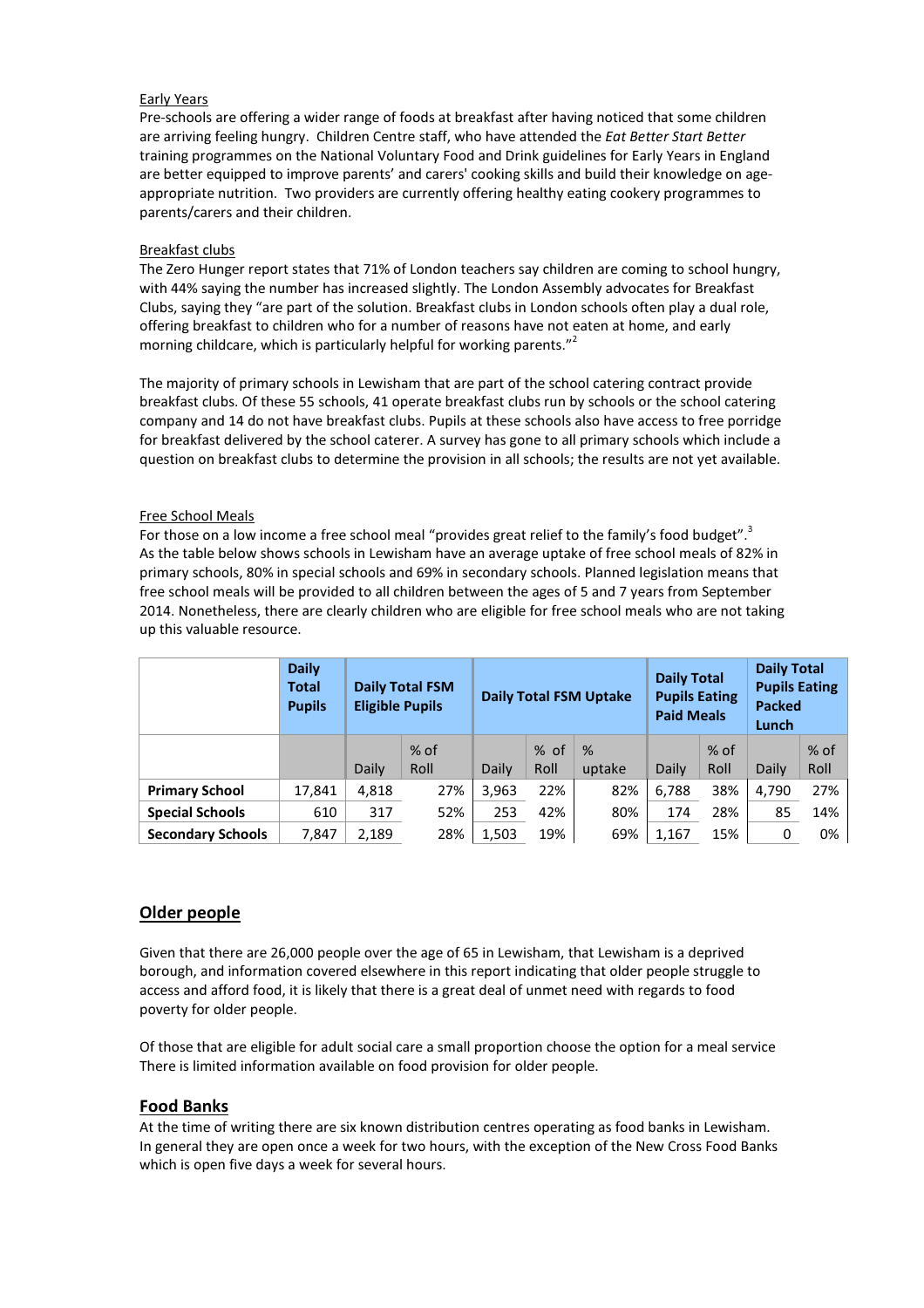- 1. The Lewisham Food Bank operates two sites in Malham Road (Forest Hill) and Algernon Road (Lewisham). They supply three days' worth of emergency food via a voucher system, signpost clients to other agencies and deliver if needed.
- 2. The Honor Oak Community Centre food bank has one distribution centre in Turnham Road and is run by a faith group. This food bank does not use vouchers and is open a couple of hours per week.
- 3. The New Cross Food Bank reports having 10% of local Deptford and New Cross households on its books.
- 4. A Trussel Trust food bank launched 5<sup>th</sup> October 2013 from Elim Pentacostal Church, Catford.
- 5. The Whitefoot and Downham Community Food + project launched on the  $24<sup>th</sup>$  October 2013 and is based on the Matthew Tree Project, this model is not based on emergency food provision but is a longer tem intervention to support people to move out of food poverty.

# Welfare Changes

There are a number of schemes underway to assist those affected by the welfare reforms which may have an impact on food poverty.

### Hardship scheme

£100k has been made available to support households affected by the Council Tax Reduction Scheme and suffering exceptional hardship. Qualifying criteria include households where the claimant is disabled or they are responsible for a disabled child, a lone-parent with a child under the age of 5 or someone over 50 years of age and long-term unemployed.

### Local Support Scheme (replacing National Social Fund)

In 2013/14 there were 12,000 applicants to the National Social Fund in Lewisham. There were 2,450 applications to the replacement Local Support Scheme in 2013/14 with 745 awards. Applications have been rejected either because candidates did not meet the eligibility criteria or because there was an underlying entitlement to a Short Term Benefit Advance this is administered by the DWP. Lewisham is in the process of reviewing the policy and exploring opportunities to align policy and delivery approaches across Lewisham, Lambeth and Southwark.

#### 'Bedroom Tax'/Under Occupation

Work being led by a group of officers from housing benefit, housing needs, Lewisham Homes and Phoenix) are continuing to work to support residents to find solutions to manage under occupation.

#### Benefit Cap

Customers that require short-term financial support to manage the changes are being invited to apply for Discretionary Housing Payments (DHP). So far there have been 141 have been awarded DHP. Approximately 124 of those most affected by benefit cap (ie standing to lose more than £100/week) are being offered more intensive support to manage the changes.

### Social Housing

A number of housing providers are addressing the issue of food poverty, for example Lewisham Homes (the largest social housing provider in Lewisham) is developing mechanisms to address food poverty faced by residents. They are currently working with Lewisham Foodbank and provide a small number of emergency parcels to residents. They are keen to work with partners across the borough as their front line staff and 'involved residents' are increasingly reporting food poverty / food insecurity is an issue in the properties they manage. Phoenix Housing (the  $2^{nd}$  largest social housing provider) reports referring clients to local food banks and is in the process of collating information on food poverty among their residents.

# 7. London Assembly recommendations

These recommendations will be used as a basis for developing future detailed action plans to address food poverty as part of the wider nutrition and food context in Lewisham.

### 7.1 London Assembly Zero Hunger Report recommendations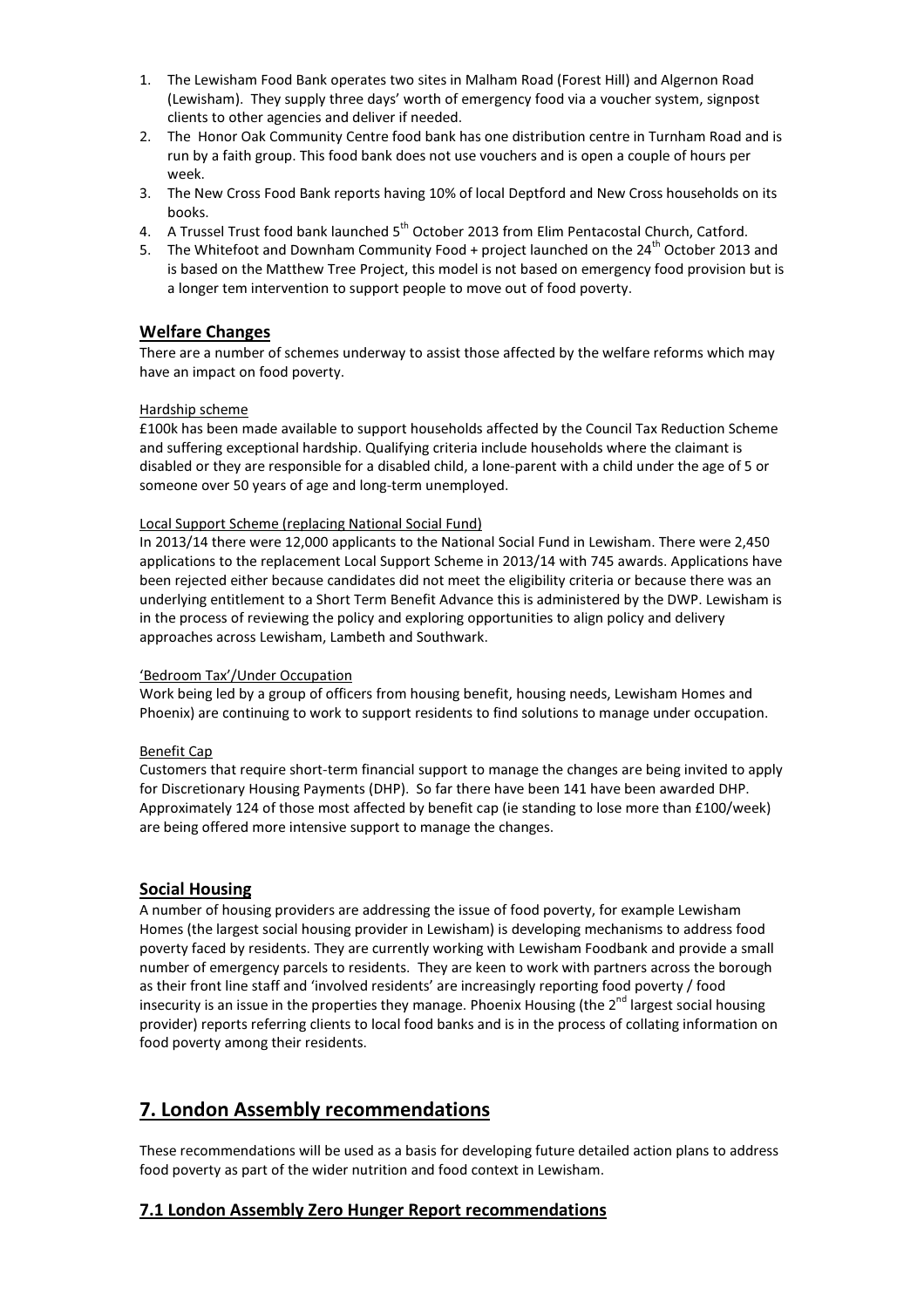A series of recommendations for local authorities, schools and emergency food aid organisations has been produced by the GLA's as part of their Zero Hunger City report<sup>2</sup>. These are listed below as a basis for further discussion among key stakeholders.

### London boroughs

There should be a food poverty action plan led by borough Health and Wellbeing Boards. A food poverty link worker should be designated in all London boroughs.

Boroughs' food poverty action plans should cover:

- how the particular characteristics of a borough should shape the drivers of, and response to, food poverty, for example if the risk is more widespread or focused on more specific pockets;
- the current response to food poverty and gaps in support
- a systematic approach to provision of information, advice and signposting across all emergency food aid sites, including a clear 'triage' process for priority groups, including repeat users
- brokering support for food aid projects in areas including project management, storage costs and training for volunteers in dealing with different client groups
- assessing how community meals, dining clubs and other community-based projects can assist in addressing food poverty among older people in London
- promoting, expanding and integrating community-based food buying schemes into the wider response to food poverty
- maximising registration and take-up among all children who are entitled to free school meals, as a minimum, and exploring ways to deliver universal school meals.

### **Schools**

Every school governing body should have a plan to identify and address hunger in schools throughout the school day and to support families in food poverty.

This plan should include:

- engagement with the local borough's food poverty link worker;
- addressing hunger among children by ensuring availability of a free breakfast, using Pupil Premium monies if necessary, and maximising registration and take-up among all children who are entitled to free school meals.
- using Pupil Premium monies to provide after-school cooking activities
- advocating for action to address the needs of hungry children during the school holidays.

### Emergency food aid organisations

Emergency food aid organisations should regularly analyse their client breakdown and proactively seek out groups that face barriers to accessing emergency food aid, including older people. Food aid organisations should identify ways to systematically triage service users and liaise with statutory authorities to ensure people can access the support to which they are entitled.

For example, data from food bank clients indicates that older people are not accessing food banks in the numbers that would be expected given the risk of food poverty among this group. There are certainly specific reasons why food banks are by their nature less accessible to older people; therefore models for reaching this group should be explored and successes shared.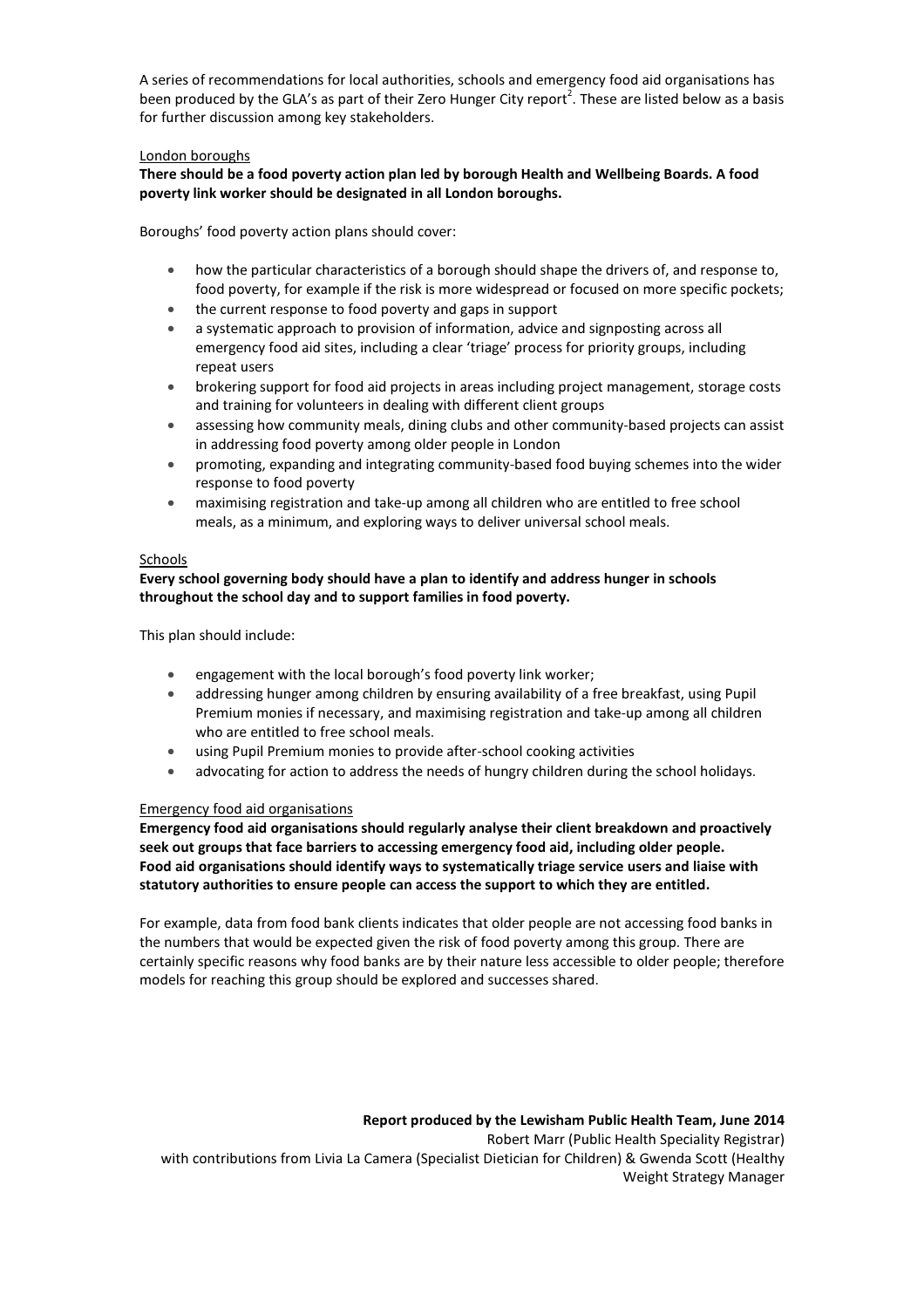# Appendix 1: Calculation of Poverty-Level Wages in Lewisham

Almost 700,000 people in work in London earn less than the London Living Wage (44% of part-time workers and 10% of full-time workers).<sup>20, p1</sup> Of these 700,000, 112,000 are paid less than the minimum wage.

2011 census data gives a London population of 8,173,941 and a Lewisham population of 275,885, or 3.38%. Assuming an equal distribution across London we can estimate:

- 24,000 people living in Lewisham earn less than the London Living Wage
- 4,000 people living in Lewisham earn less than the minimum wage

Both these groups could reasonably be said to be living in poverty, with those earning less than the minimum wage on a particularly low wage. Although this data does not tell us about geographical access to food, or food-related skills, it is reasonable to suggest that many of these people are at risk of food poverty, and that this risk is highest in those earning less than the minimum wage.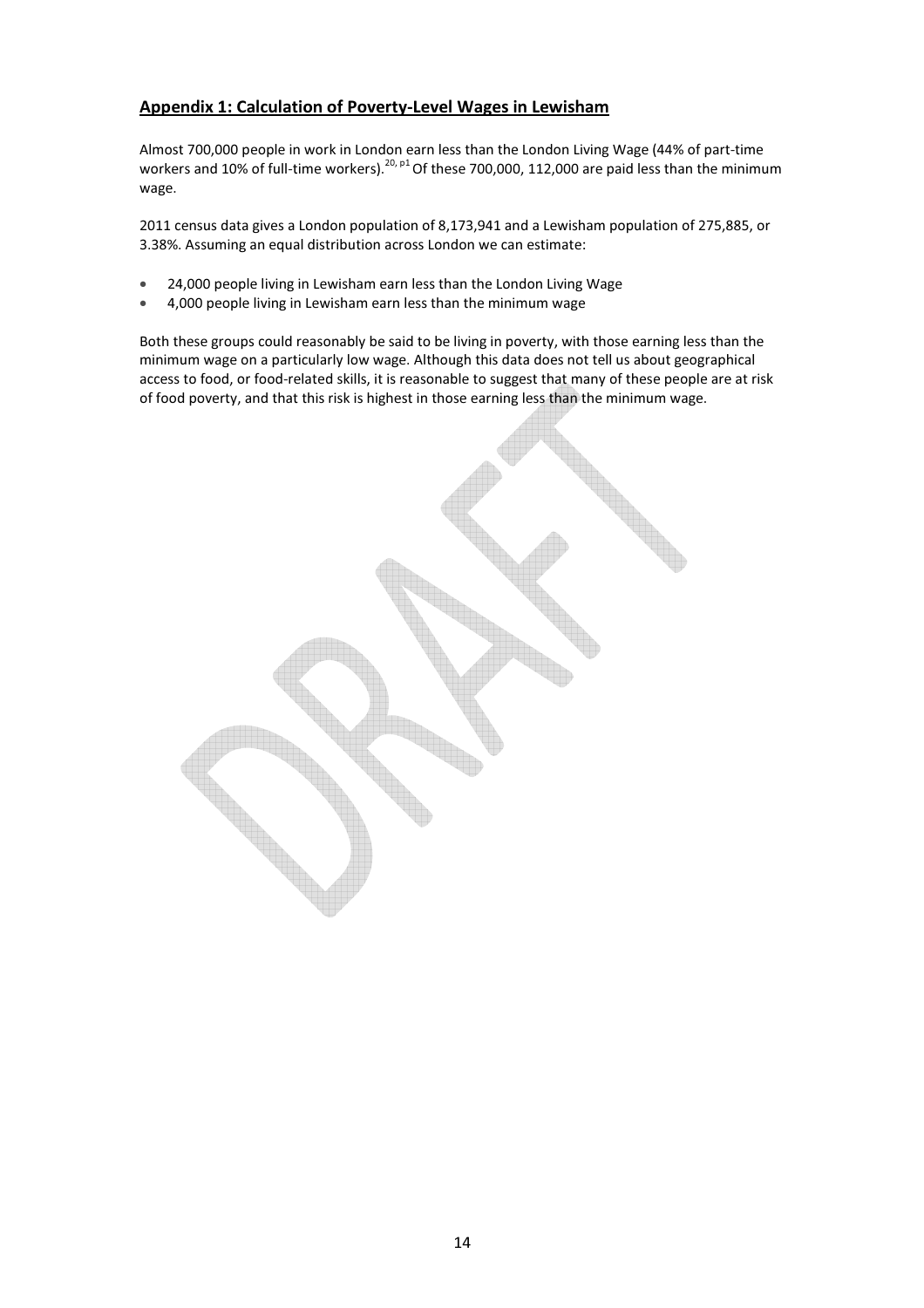# Appendix 2: Quotes from People involved with those suffering from Food Poverty in Lewisham

Home visit is now fully embedded ….. Through this practice, we have uncovered a wealth of acute needs but poverty is indeed profound". (Pre-School Manager)

We have noticed that since April a lot of the service users have been requesting food to take home with them at the end of sessions". (Community Project worker for marginalised adults)

Had a patient the other day benefits had been stopped but didn't know as generally went straight into bank left her no money at all no food for her or son for whole weekend. I advised her of foodbank but also no money to get there! (GP)

White English woman in mid 50s with disabled son. Both she and son had issues with ESA and income support. At the point LH staff became involved neither had eaten for the past few days apart from a tin of beans and a packet of biscuits which they had shared. Provided with in-house food parcel while supported to resolve benefits issues. (Lewisham Homes)

We are having to use food banks across our services as benefits are being delayed and women are being sanctioned. This is becoming the norm. We are also having to provide more food resources if the food bank is closed. (Refugee worker)

Mrs C – Early 40s, black and minority ethnic with 9 year old daughter. ESA sanctioned due to hospitalisation. When discharged from hospital after hysterectomy benefits not reinstated due to lack of 'evidence' and physically unable to go to offices to resolve issues. Neither she nor child had food so Salvation Army sent food round to help with food while LH staff supported her to resolve benefit issues". (Lewisham Homes)

Food poverty is a big issue with our clients. We are registered with a foodbank (malham rd) and have given out vouchers. Low income, poor housing equals a poor diet on the whole". (Family Nurse Partnership)

We do see mothers with No recourse to Public Funds who are very limited as to what they can buy. Recently my staff nurse met a mum at 29 catford hill where there are quite a lot of families with NRPF who said she has to walk around and offer to clear up at parties in public halls to get left overs for her 3 children…" (Health visitor lead)

A male user collapsed at Lewisham Library. Staff helped him up and to a chair and asked if he was OK. He said that he hadn't eaten for three days. (Libraries Staff)

Another user attended a council event where there were light refreshments laid on. He was there at the end of the event when staff started clearing away left over food. He politely asked if it was possible to fill a "doggy bag" with some of the leftovers because it was a few days until he would receive his pension and he was hungry". (Libraries Staff)